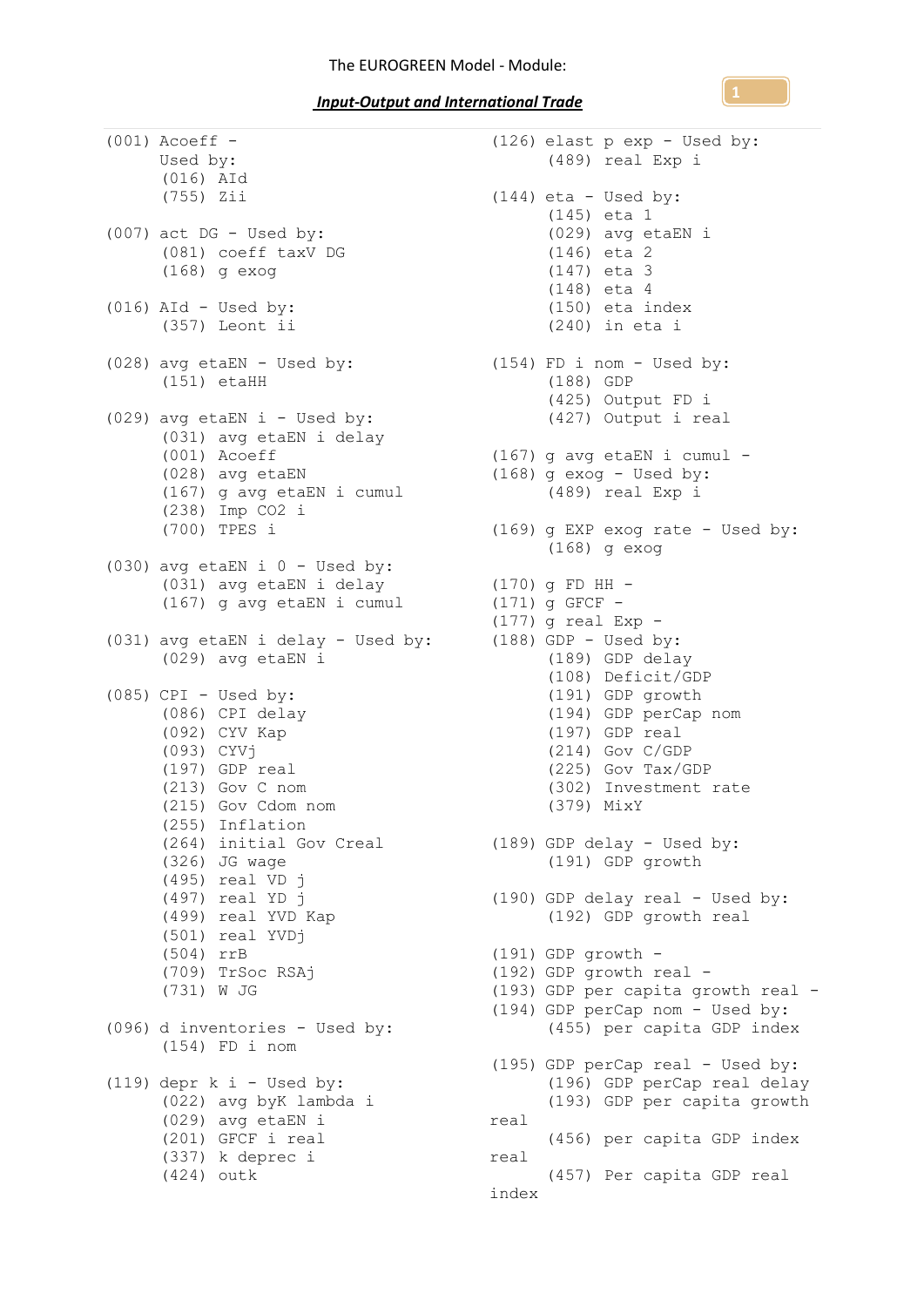*Input-Output and International Trade* 

(196) GDP perCap real delay - Used by: (193) GDP per capita growth real (197) GDP real - Used by: (190) GDP delay real (192) GDP growth real (195) GDP perCap real (201) GFCF i real - Used by: (022) avg byK lambda i (029) avg etaEN i (157) Fi res (204) GFCG i nom (242) in k (202) GFCF imp i - Used by: (490) real Imp i (204) GFCG i nom - Used by: (114) delta Eq (154) FD i nom (217) Gov Ck (407) newdebt i (552) share GFCG i nom (669) Tot GFCF (215) Gov Cdom nom - Used by: (154) FD i nom (223) Gov imp - Used by: (490) real Imp i  $(237)$  Id - Used by: (016) AId (260) Initial Exp i - Used by: (489) real Exp i (261) initial FDi - (262) initial GDP - Used by: (189) GDP delay (190) GDP delay real (379) MixY (302) Investment rate - (334) JG Ztot i - Used by: (154) FD i nom (216) Gov CJG  $(338)$  k i - Used by:  $(022)$  avg byK lambda i (029) avg etaEN i (201) GFCF i real (242) in k (337) k deprec i

(343) Ki nom (424) outk (740) yFC i (340) kappa i - Used by: (201) GFCF i real (357) Leont ii - Used by: (425) Output FD i (427) Output i real  $(425)$  Output FD i - Used by: (716) uc i (427) Output i real - Used by: (420) out Services delay (426) Output i delay (028) avg etaEN (398) N Eji (637) TC1i (638) TC2i (639) TC3i (640) TC4i (677) Tot Output real (700) TPES i (728) VAd i (755) Zii (758) Zimp ii  $(436)$  p ELG i - Used by: (001) Acoeff (637) TC1i (638) TC2i (639) TC3i (640) TC4i  $(441)$  p FF i - Used by: (001) Acoeff (637) TC1i (638) TC2i (639) TC3i (640) TC4i (443) p i - Used by: (446) p i delay (238) Imp CO2 i (427) Output i real (434) p dom i (447) p i rate (490) real Imp i (716) uc i (445) p i 0 norm - Used by: (446) p i delay (446) p i delay - Used by: (447) p i rate